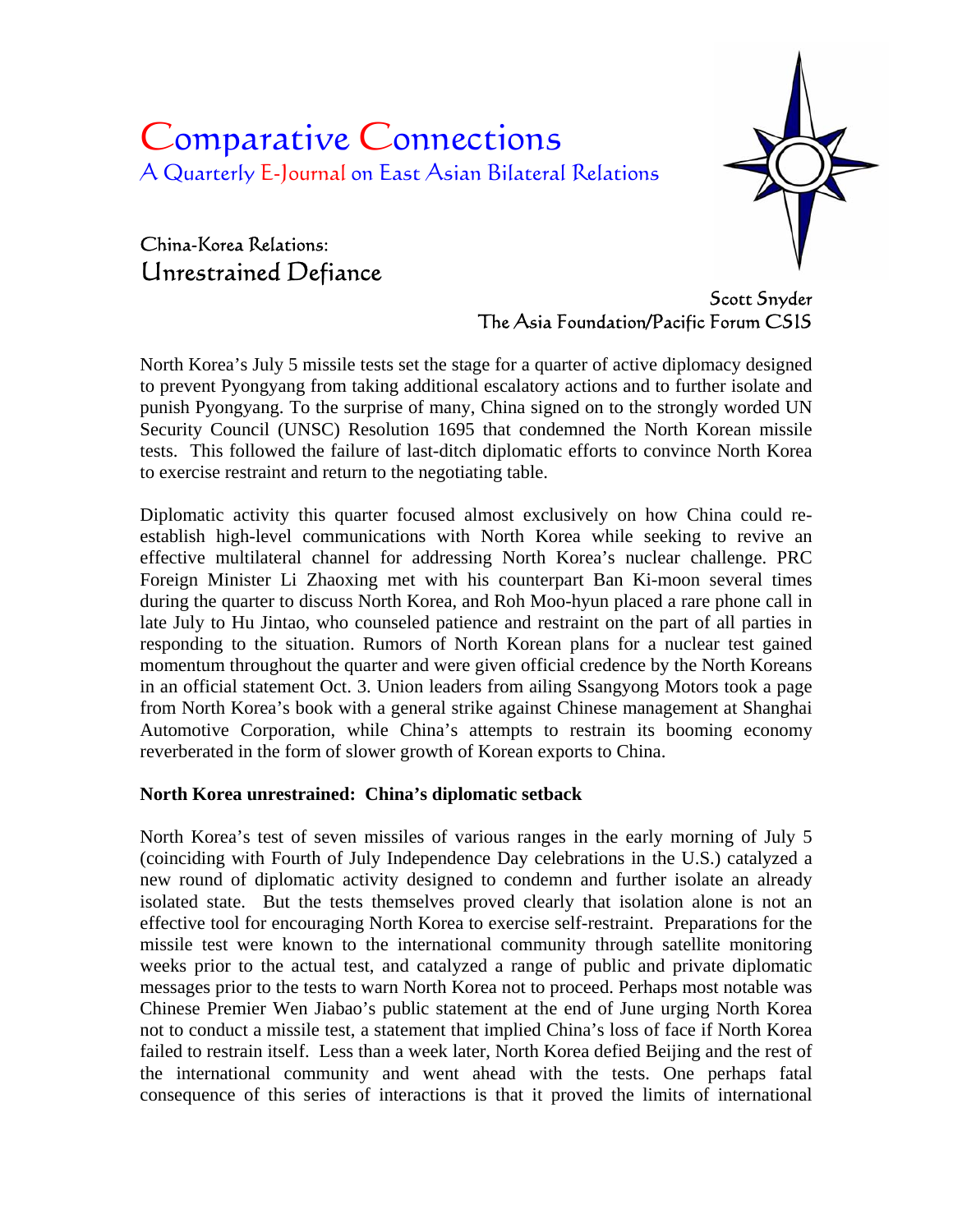influence, even from China, to restrain the North Korean leadership from exercising what it sees as its sovereign right to conduct missile (and other) tests.

Given North Korea's direct defiance of the international community, the response from North Korea's neighbors (with the exception of Seoul, which as a result of the missile tests also found itself isolated) was unprecedented and stronger than expected. Japan led efforts at the UN Security Council to forge a resolution condemning the missile tests and imposing an international sanctions regime to prohibit international cooperation with North Korea's missile and nuclear development efforts. Early Japanese drafts of the resolution, backed by the United States, also included Chapter 7 references that would have authorized an international military response to North Korean provocations.

China tabled a much milder resolution and requested additional time to allow Vice Premier Hui Liangyu and Vice Minister Wu Dawei to visit Pyongyang during July 10-15 for diplomatic discussions, ironically as part of a delegation to commemorate the signing of the DPRK-China Treaty of Friendship, Cooperation, and Mutual Assistance. Simultaneously, North Korea's Vice Premier Yang Hyong-sop visited Beijing and met with Hu Jintao, who urged Pyongyang's leaders not to take further escalatory actions and to return to the Six-Party Talks in a rare public deviation from more even-handed Chinese calls for "all parties" to exercise patience and restraint. Following the Chinese delegation's failure to meet with Kim Jong-il or to make diplomatic headway with North Korea, the PRC signed on to the Japan-sponsored UNSC language, but insisted that references to Chapter 7 be dropped. UNSC Resolution 1695, condemning the North Korean missile tests and urging that the international community refrain from assisting North Korean missile and nuclear development efforts, was passed July 17.

One apparent effect of China's sponsorship of the UN resolution was a cooling of China's diplomatic relations with North Korea and a reduction in high-level diplomatic contact between the two leaderships. Unconfirmed reports, primarily from the South Korean media, suggested tougher Chinese measures toward North Korea such as a slowdown in border trade between the Chinese city of Dandong and the North Korean city of Sinuiju and the introduction of new visa requirements for Chinese and North Koreans who travel across the border. The Bank of China had issued internal advisories earlier this year regarding North Korean counterfeiting activities, but there is no way to confirm how extensively actions are being taken against suspected North Korean accounts. Some previously reported projects, including efforts to build a new road between the Chinese border near Hunchun and the North Korean port at Rajin-Sonbong, appear to have been delayed. But *KCNA* reported that an opening ceremony for an ore dressing plant at the Ronghung mine was held in early September. Preliminary reports suggest that Sino-DPRK trade during the first half of 2006 has remained flat, but no figures are yet available for the period following the North Korean missile tests.

China used the timing of a change in its diplomatic representation to North Korea as an opportunity to restore some communication with the North. Ambassador Wu Donghe made the rounds of the senior North Korean leadership in August to pay farewell courtesy calls. Interestingly, China's new ambassador is U.S.-trained expert, Liu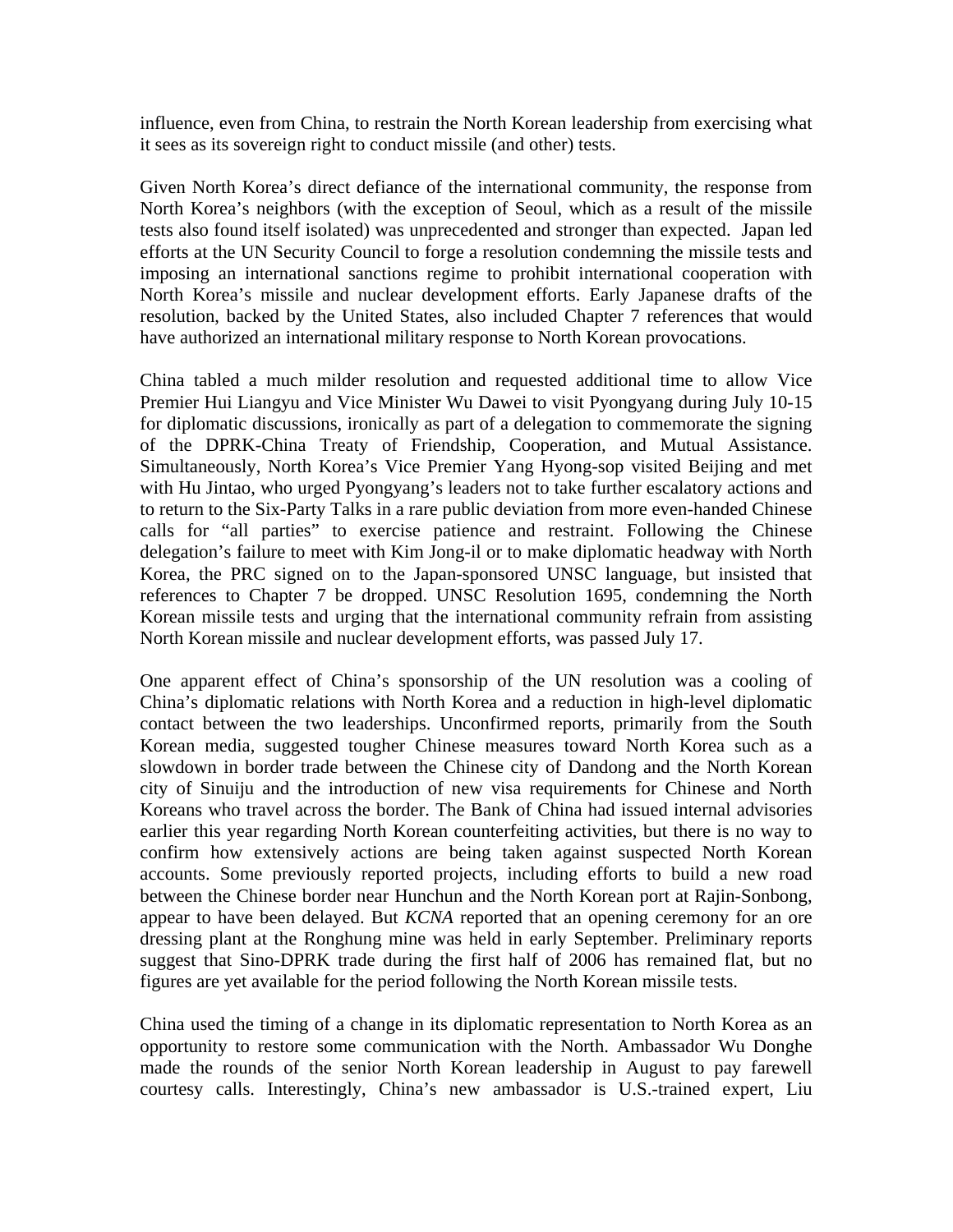Xiaoming, who made an introductory round of courtesy calls in Pyongyang in mid-September. *KCNA* reported that during Liu's initial meeting with DPRK President Kim Yong-nam, Kim reaffirmed that the DPRK would "make efforts to strengthen the traditional relationship with China." Given the lack of high-level diplomatic contact with North Korea and the priority that China has placed in recent years on maintaining communication with North Korea's top leadership, there is also the possibility that a senior-level envoy could have traveled to North Korea for secret consultations that have not yet been publicly revealed.

A round of diplomatic activity in late August, precipitated by a telephone exchange over North Korea between George Bush and Hu Jintao, unleashed South Korean media speculation that Kim Jong-il would soon be summoned to China for diplomatic consultations. These rumors persisted despite the unlikelihood that Kim would under the circumstances accept any interaction that carried the connotation that he was paying tribute to or taking instructions from Beijing. The speculation was fed by over a week of rumors in early September that North Korean security personnel had visited Beijing and sightings of Kim Jong-il's special train in the border area near Sinuiju. Unification Minister Lee Jong-seok even publicly appealed to Kim Jong-il to visit China on Sept. 7. However, *KCNA* reports on Sept. 7 that Kim Jong-il had given on-the-spot guidance at the Kusong Machine Tool Factory and Kusong Chicken Farm in North Pyongan Province put to rest rumors that Kim might visit Beijing.

### **North Korean missile test and China-South Korea Relations**

China's stern reaction to North Korea's missile tests appears to have caught South Korea off guard. South Korea had called upon China to convince North Korea to come back to the Six-Party Talks and had tried to work with China to revive prospects for negotiations in the run-up to the North Korean missile tests. (Following the missile tests, both Kim Jong-il and Roh Moo-hyun appeared to go into hiding as South Korea isolated itself from efforts to pursue a resolution condemning the tests.) Such consultations represented the most active combined effort by China and South Korea to coordinate their positions during the crisis thus far, but these efforts were overshadowed by North Korea's missile tests.

Less than a week after China's decision to sign on to the UNSC resolution, a July 22 telephone conversation between Roh and Hu Jintao offered Hu an opportunity to underscore China's consistent calls for patience and restraint, and to urge active diplomatic efforts to mitigate tensions and address North Korea's nuclear program. Roh expressed a willingness to work with other concerned parties to resume diplomatic negotiations through the Six-Party Talks. Consultations between South Korea and China on how to revive the six-party process have proceeded on the premise that China would play the primary role in convincing North Korea to come back to the table while South Korea would play the primary role in convincing the U.S. to return to negotiations. They are limited by South Korean suspicions that China is using its economic influence to extend its political dominance in North Korea in ways that might thwart Korean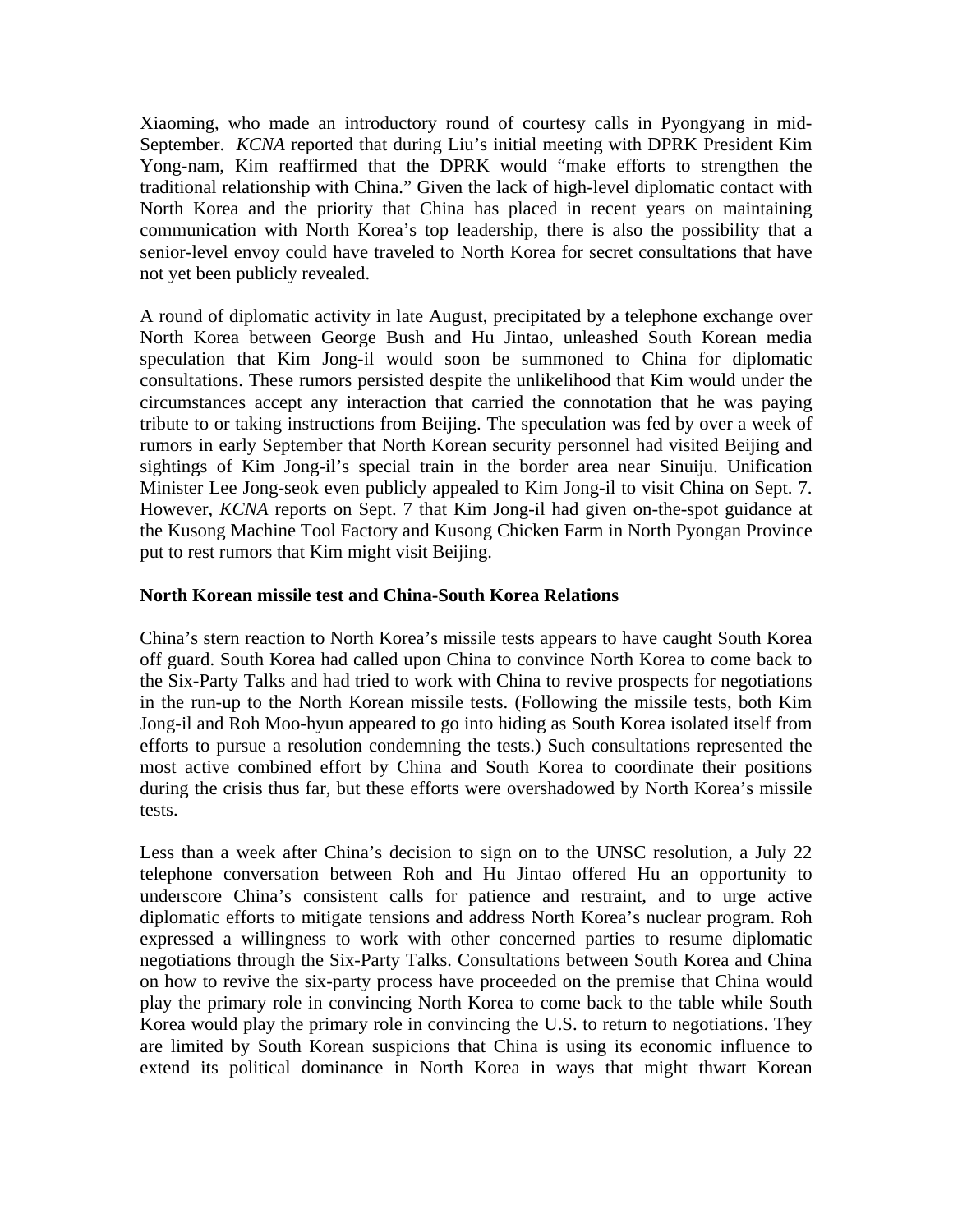reunification. The telephone conversation foreshadowed Roh's plans to visit Beijing in mid-October.

South Korea and China also consulted on efforts to convince North Korea to participate in multilateral discussions on the sidelines of the ASEAN Regional Forum (ARF) in late July in Kuala Lumpur. Foreign Ministers Ban Ki-moon and Li Zhaoxing agreed that efforts should be made to convince North Korea to return to the negotiating table and both countries participated in a multi-party meeting to discuss North Korea's nuclear program on the sidelines of the ARF, although the addition of Australia, New Zealand, Canada and several Southeast Asian nations signaled that the dialogue was not intended to replace the six-party process. North Korean Foreign Minister Paek Nam-sun refused to attend, however, and China and Russia subsequently chose not to participate in a similar gathering organized at the initiative of the U.S. on the sidelines of the UN General Assembly meetings in September.

Following the publication of a *New York Times* article signaling a possible North Korean nuclear test in May of 2005, South Korean and Chinese officials provided stiff rhetorical warnings of the isolation North Korea could face if it pursued that course of action. A second round of rumors that North Korea might conduct a nuclear test evoked a similar set of public warnings to North Korea in recent weeks. This time, an Aug. 17 *ABC News* report of "suspicious vehicle movement" and the unreeling of large strands of cable triggered speculation that North Korea may be readying a nuclear test. These rumors were given added credibility by arguments among some analysts that following the North Korean missile tests, a nuclear test might possibly be next on the list as North Korea climbed a "ladder of escalation."

In response to these reports, the question of whether North Korea might conduct a nuclear test was a subject of discussion in an Aug. 22 telephone call between President Bush and President Hu Jintao, and stimulated a public statement on the subject by ROK Foreign Minister Ban Ki-moon that "If North Korea conducts a nuclear test, it will lead to a more threatening situation, shaking the basis of the international community's nonproliferation system far more seriously than the missile issue." China's Assistant Foreign Minister Cui Tiankai was reported on the same day to have indicated to a group of visiting Japanese politicians that China would suspend cooperation with North Korea if there was a North Korean test. Despite these warnings, periodic reports suggest that Kim Jong-il, disillusioned with his Chinese and Russian allies, has decided to proceed with a North Korean test. These reports gain added credibility following North Korea's Oct. 3 statement pledging to test its nuclear capability.

#### **Sino-South Korean historical and maritime claims unrestrained**

Despite the ongoing consultations between South Korea and the PRC, a number of historical and territorial conflicts have again emerged as sore points in South Korea's relationship with China. South Korean lawmakers and the public were agitated again by claims made by the Chinese government-sponsored Center of China's Borderland and History and Geography Research that the Balhae and Goguryeo kingdoms are a part of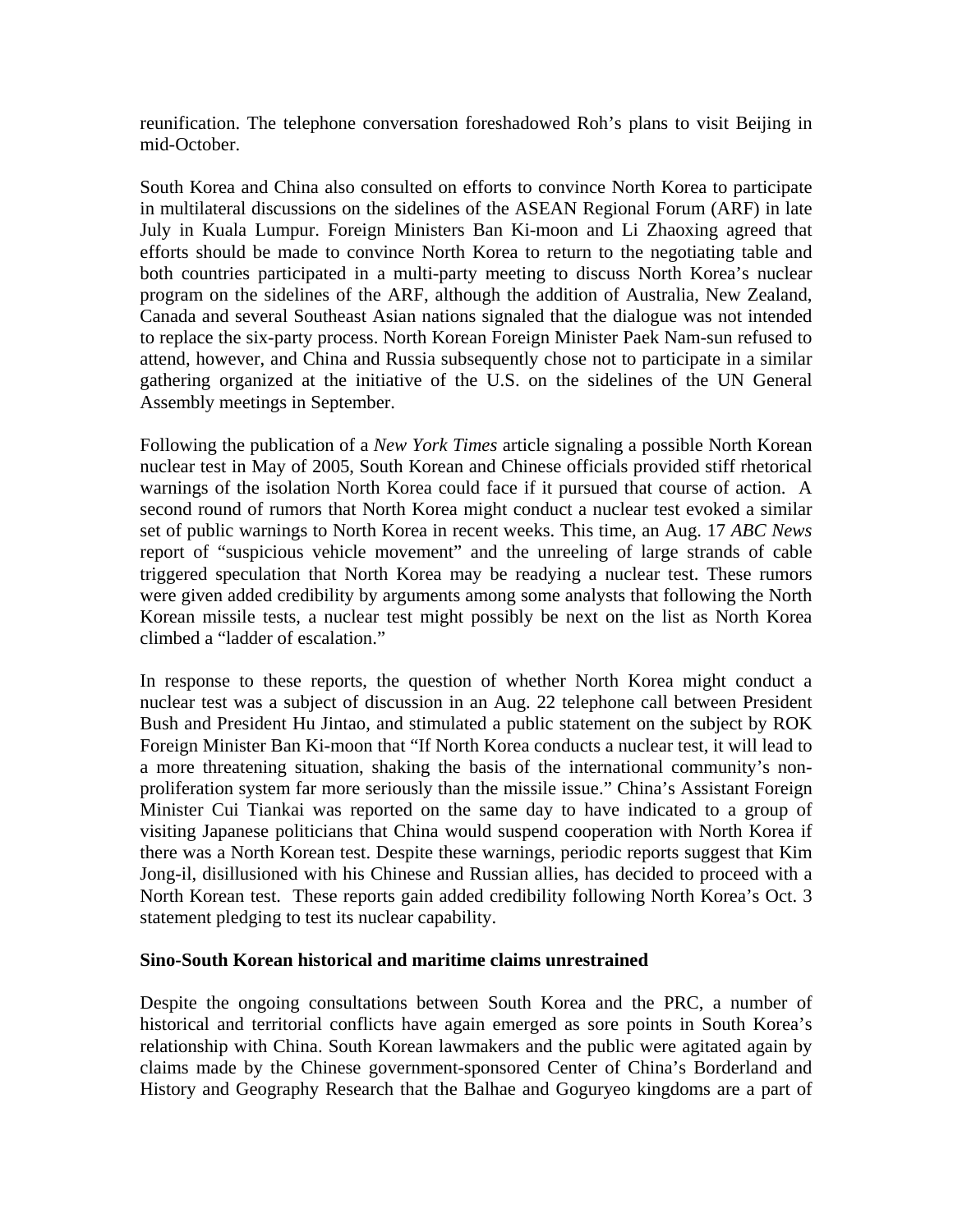Chinese history. These claims are considered by South Korea to violate a 2004 agreement that China would refrain from public claims to these kingdoms, while Chinese argue that the papers produced are academic works and are unrelated to government claims. South Korean media responded angrily and a South Korean delegation went on a fact-finding mission to China during the last week of September. Chinese history claims that contradict Korea's traditional historiography focused on the "Three Kingdoms" era of Korean history were decisive in mobilizing anti-China public opinion in the fall of 2004 (see "A Turning Point for China-Korea Relations?" *Comparative Connections*, October 2004), and the recurrence of this issue illustrates ongoing sensitivities to China's activities regarding historical claims.

China has also challenged South Korean claims to a maritime feature located within an area where China's and South Korea's exclusive economic zones (EEZ) overlap known as in Korean as Ieo-do and identified by Chinese as Suyan Rock. The feature is located 149 km to the southwest of Korea's Mara Island and is 245 km from China's Tongdao Island. The feature remains submerged at all times, but South Korea has built maritime scientific facilities and a helicopter landing pad on it. China's State Oceanic Administration announced Sept. 7 that Chinese planes had conducted surveillance activities of the feature.

#### **Ssangyong strikers unrestrained: challenges for China's investment in South Korea**

Ongoing tensions between Ssangyong Motors labor union leaders and Chinese management from Shanghai Automotive Industry Corporation (SAIC) boiled over this summer as workers at the Peongtaek factory put down their tools July 14 and called a general strike Aug. 11 to protest management decisions about future production and investment. The dispute arose as a result of a June announcement by Shanghai Automotive that it would move production of Ssangyong Motor's sport utility vehicles to China under a licensing agreement worth \$25 million (10 percent of the true commercial value of the technology, according to critics of the agreement) and would fail to meet commitments to invest in the Korean plant that were made when Shanghai Automotive made its initial investment to take over the company.

During the course of the strike, the labor union and a South Korean civic group named Spec Watch Korea, dedicated to monitoring activities of foreign investors, jointly filed a lawsuit against the board of directors on Aug. 11. The labor union voted to end the strike on Aug. 31, following an agreement by management to drop planned job cuts and a promise to invest \$1.25 billion over the next four years to develop new models and engines. An initial agreement on Aug. 26, including a wage freeze and investment of 1.2 trillion won through 2009, was rejected by the rank and file. The strike resulted in losses of \$400 million and 17,200 units in lost production.

Chinese investment in South Korea may be set to increase in the near future as Lenovo, China's top PC maker, has filed a letter in the Suwon District Court expressing an interest in acquiring the troubled South Korean TriGem computer company. But publicity surrounding Ssangyong's labor-management difficulties has raised fears in Korea that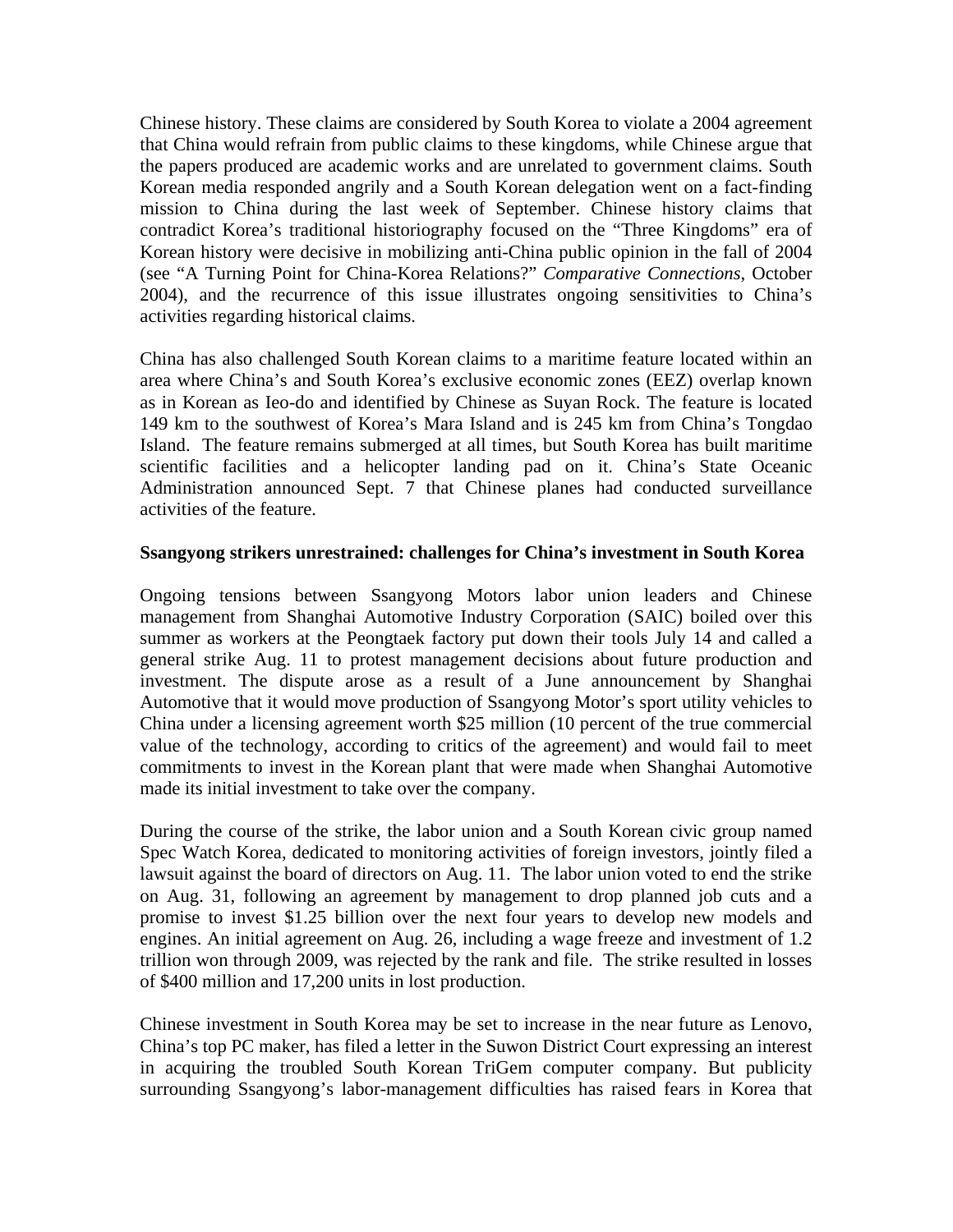Chinese shareholders could use acquisitions to transfer core technologies to Chinese competitors.

#### **Restraining Chinese economic growth: implications for South Korea**

In recent years, the South Korean equities market has proved to be particularly sensitive to Chinese leadership efforts to keep China's domestic growth under control. But during the last quarter, Chinese efforts to use fiscal measures to tamp down a record 11.3 percent economic growth did not stimulate a big response from South Korean markets. However, these measures are expected to further slow Chinese demand for South Korean exports to around 12 percent through 2006. Bilateral trade is projected to increase by only 10 percent to about \$110 billion.

South Korean concerns continue to deepen as China cuts into South Korea's technology advantage in areas of core production, including shipbuilding, electronics, chemicals, telecommunications, and information technology. South Korean shipbuilders, for instance, have record back orders, especially for large tankers and gas carriers, but newly emerging Chinese shipbuilders are cutting into South Korea's advantage for medium-size ships. Hyundai is being challenged in the domestic China market as Toyota ramps up its marketing efforts in China. The Korean share of the online computer gaming market in China has dropped to about 40 percent in 2005 compared to 90 percent in 2003. However, South Korean petrochemicals companies are benefiting from growing Chinese energy demand, and the Korea International Trade Association urges South Korean machine tool makers to actively consider export opportunities to the China market.

One South Korean analyst at Hyundai Research Institute summed up the dilemma South Korea faces as follows: "China is like the black hole of technology. The country quickly absorbs, accumulates necessary technologies by attracting foreign companies, capital and manpower, to its best advantages. Foreign companies may not get much benefit as they hoped for." Chinese industrial espionage, copycat branding, and fakes are as big a challenge to South Korean products as South Korean fakes were to established manufacturers in an earlier era of South Korea's own development. South Korea was the second largest foreign investor and fourth largest export market for China during 2005, with over 40 percent of South Korean FDI destined for China, but that trend has cooled in the first half of 2006: overall South Korean investment has more than doubled from \$3.9 to \$7.1 billion in the first half of the year, but has also diversified, with only about 28 percent of overall investment headed for China. In an August report, the Korean Development Bank urged Korean investors in China to develop long-term localization strategies to enhance prospects for success. SK Telecom is one South Korean company that is bucking the trend, with significant investment and joint ventures with China Unicom in the areas of broadband and messaging systems development.

China and South Korea have agreed to cooperate on technology development, standard settings, and device manufacturing for new-generation wireless services, including joint promotion of research and development for commercialization of the service in bilateral talks led by South Korea's finance minister with China's director of the National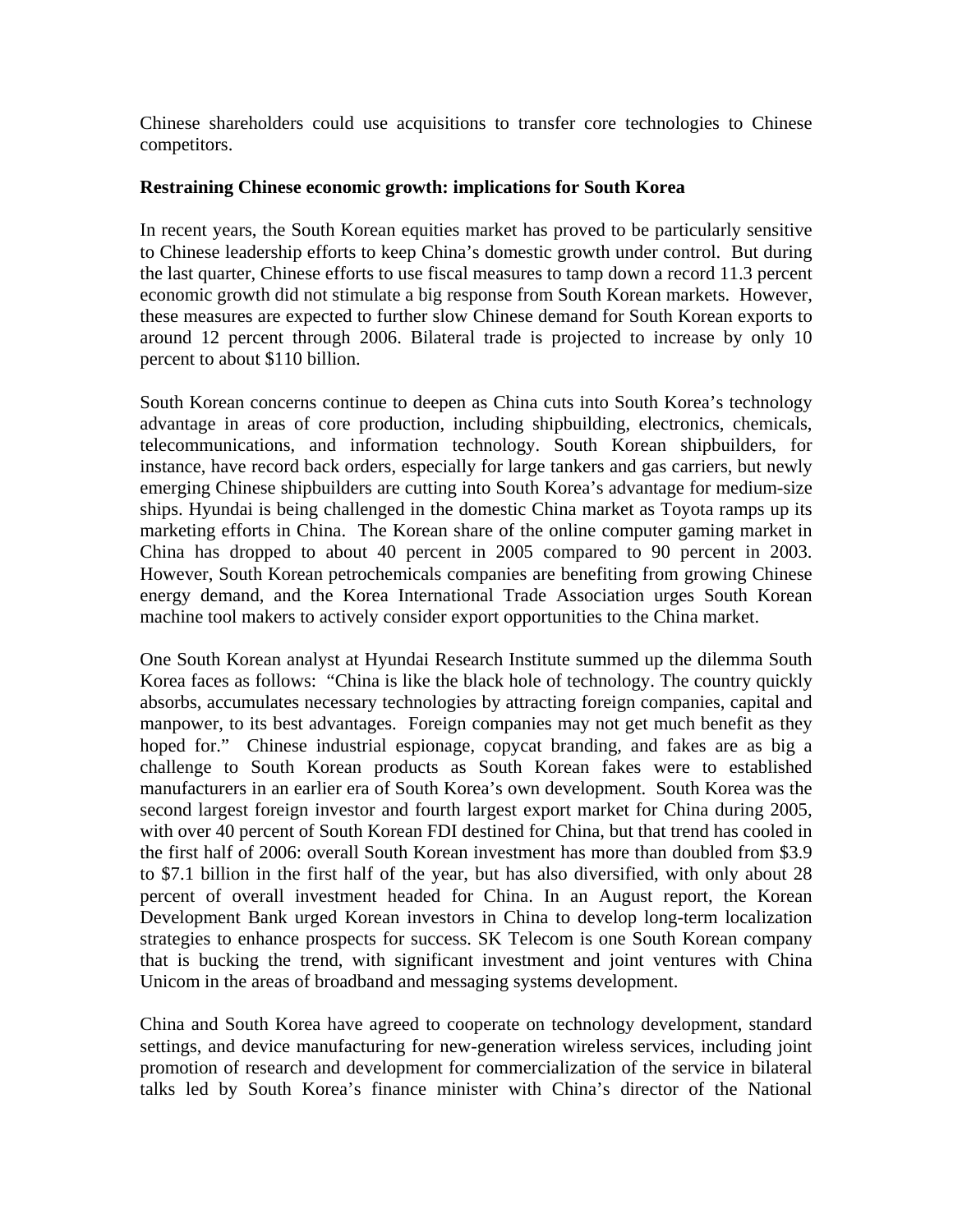Development and Reform Commission. However, South Korean efforts to attract listings of Chinese companies on the Seoul stock market have been stalled as Hong Kong and Singapore have proved more attractive to Chinese firms.

## **A paradigm shift for the region?**

Despite unprecedented international convergence at the UN Security Council of regional and global views – including China's endorsement of a resolution that Japan introduced at a time of heightened Sino-Japanese rivalry on other UN-related issues – it is unclear to what extent a North Korean nuclear test would result in unified action by North Korea's neighbors. It is possible to imagine that the United Nations might pass a stronger resolution condemning a North Korean nuclear test and that such a resolution might even contain Chapter 7 language authorizing sanctions or military action. But it is hard to imagine that China and South Korea would effectively enforce such a resolution or join into any action that might lead to military conflict or create a leadership vacuum in North Korea.

In any event, the effectiveness of a unified international response to a North Korean nuclear test will also require management of the problem that includes participation by North Korean leaders themselves. Absent a voluntary action by the North Korean leadership to make a "strategic decision" and give up its nuclear weapons and absent an atmosphere in which North Korea's external security concerns are addressed in some form, internal divisions or instability in the North will only make the challenge of dealing with North Korea's nuclear aspirations more intractable. Even in the aftermath of a North Korean nuclear test, China may still believe that the need to prevent regional instability remains a more immediate foreign policy priority than North Korean proliferation concerns. Absent an effective internationally imposed restraint, there is little reason to expect that North Korea will show self-restraint in pursuit of what it perceives as its "reliable war deterrent" against "the U.S. threat of aggression."

# **Chronology of China-Korea Relations July-September 2006**

**July 5, 2006:** North Korea launches seven missiles into the Sea of Japan, provoking a firestorm of international condemnation.

**July 5, 2006:** South Korean Chairman of the Joint Chiefs of Staff Gen. Rhee Sang-hee visits China to promote bilateral military cooperation.

**July 10, 2006:** China circulates a nonbinding statement within the UN Security Council as an alternative to a draft resolution that would sanction North Korea for its missile tests.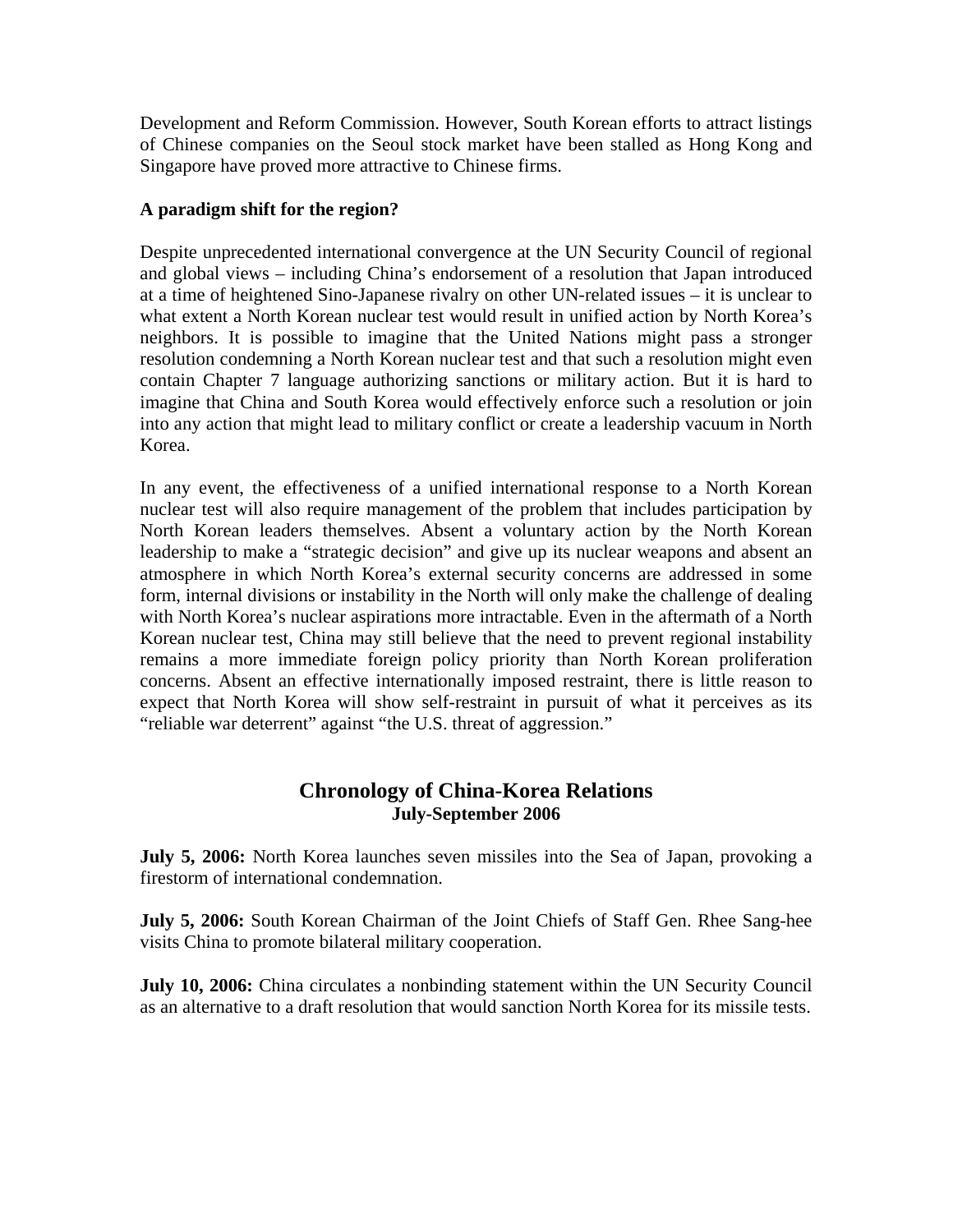**July 10-15, 2006:** Chinese Vice Premier Hui Liangyu leads the first Chinese delegation to North Korea following the July 5 missile tests to commemorate the  $45<sup>th</sup>$  anniversary of the signing of the DPRK-China Treaty of Friendship, Cooperation and Mutual Assistance. PRC Ambassador Wu Dawei accompanied the delegation, but the group failed to meet Kim Jong-il.

**July 11, 2006:** In a meeting with DPRK Vice President Yang Hyong-sop, PRC President Hu Jintao urges North Korea to refrain from increasing tensions over its nuclear program and to return to disarmament talks.

**July 12, 2006:** China and Russia introduce UN resolution that condemns the missile tests and calls for a moratorium on missile testing and a return to the Six-Party Talks, but does not call for binding sanctions.

**July 15, 2006:** The PRC signs on to a compromise UNSC resolution that condemns North Korea's missile tests, but does not include Chapter 7 language originally endorsed by Tokyo.

**July 22, 2006:** DPRK Defense Commission Chairman Kim Jong-il receives a message of sympathy from PRC President Hu Jintao regarding recent flood damages in North Korea.

**July 22, 2006:** In a phone conversation with Roh Moo-hyun, Hu Jintao calls on all parties to be patient and restrained and to push forward the Six-Party Talks.

**July 24, 2006:** Grand National Party lawmaker Park Jin states that the Bank of China has frozen North Korean accounts in relation to alleged counterfeiting activities, based on conversations he held in Washington with U.S. Treasury officials.

**July 26, 2006:** DPRK Defense Commission Chairman Kim Jong-il replies to President Hu's message of sympathy regarding floods that hit North Korea.

**July 26, 2006:** ROK Foreign Minister Ban Ki-moon and PRC Foreign Minister Li Zhaoxing agreed to pursue dialogue with North Korea at the ASEAN Regional Forum in Kuala Lumpur.

**July 31, 2006:** POSCO becomes the first foreign company to operate an integrated stainless steel mill in China, a factory with an annual production capacity of 600,000 metric tons at Zhangjiagang in Jiangsu province.

**Aug. 1, 2006:** DPRK Football Association files a written protest against officiating at the semifinal match of the Asian Football Confederation between China and North Korea in which three North Korean players attacked a referee on a disputed call. China won 1-0. China won the tournament and the DPRK won the consolation game.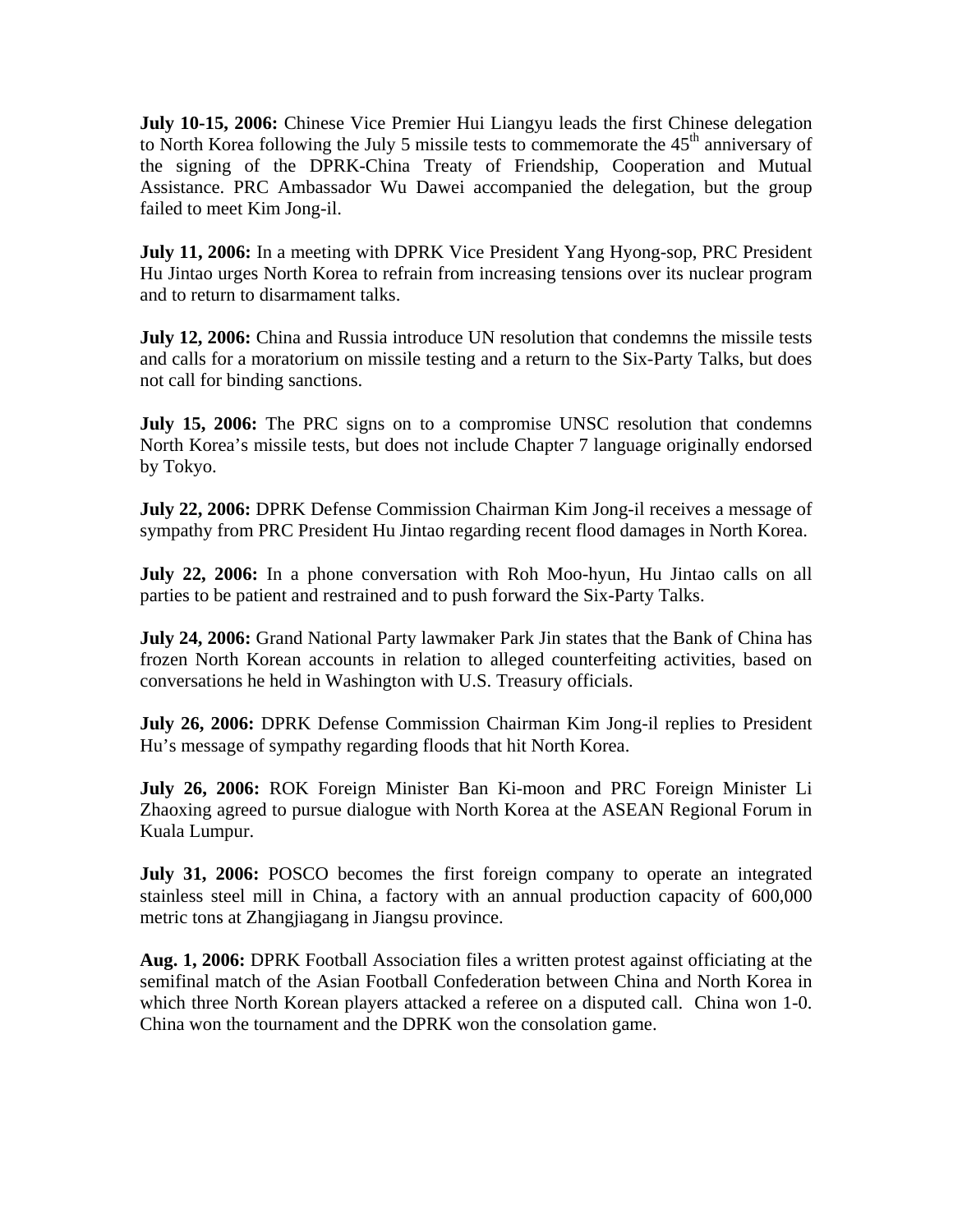**Aug. 10, 2006:** South Korean Trade Minister Kim Hyun-chong denies that Korea rejected China's proposal to sign a free trade agreement last year due to U.S. concerns over China's rising influence in Northeast Asia.

**Aug. 11, 2006:** PRC Ambassador to the DPRK Wu Donghe pays a farewell call on President Kim Yong-nam.

**Aug. 11, 2006:** Ssangyong Motors union leaders call a general strike against Shanghai Automotive International Company management to protest management decisions to implement layoffs and move production to China rather than investing in plant in Korea.

**Aug. 15, 2006:** A delegation of China's Ministry of Public Security led by Vice Minister Meng Hongwei travels to Pyongyang and signs an agreement on cooperation with counterparts in the DPRK Ministry of People's Security.

**Aug. 18, 2006:** A delegation of the China Council for the Promotion of International Trade and the China Chamber of International Commerce led by Vice Chairman Zhang Wei visits Pyongyang.

**Aug. 24, 2006:** Korea Development Bank urges Korean firms to draw up long-term localization strategies when considering investments in China.

**Aug. 27, 2006:** Korea International Trade Association forecasts a decrease in Korean exports and investments in China in response to Chinese efforts to cool its overheating economy.

**Aug. 25, 2006:** Ssangyong Motor workers reject a tentative agreement with management to end a protracted strike.

**Aug. 26, 2006:** Kim Jong-il is reported by Japan's *Kyodo News* as having called China and Russia "unreliable," saying that North Korea should overcome the international standoff over its nuclear and missile programs on its own.

**Aug. 28, 2006:** Korea and China agree to strengthen cooperation on technology development, standard settings, and device manufacturing at the sixth Korea-China economic ministerial meeting held in Seoul.

**Aug. 30, 2006:** China's Lenovo company expresses interest in taking over Korean PC manufacturer TriGem Computer Inc. through a letter filed with the Suwon District Court.

**Aug. 31, 2006**: Ssangyong Motors labor union accepts settlement to end seven-week strike.

**Sept. 1-7, 2006:** South Korean newspapers speculate on possibility of Kim Jong-il's visiting China based on rumors that Kim Jong-il's special train approached Sinuiju on the China-DPRK border.